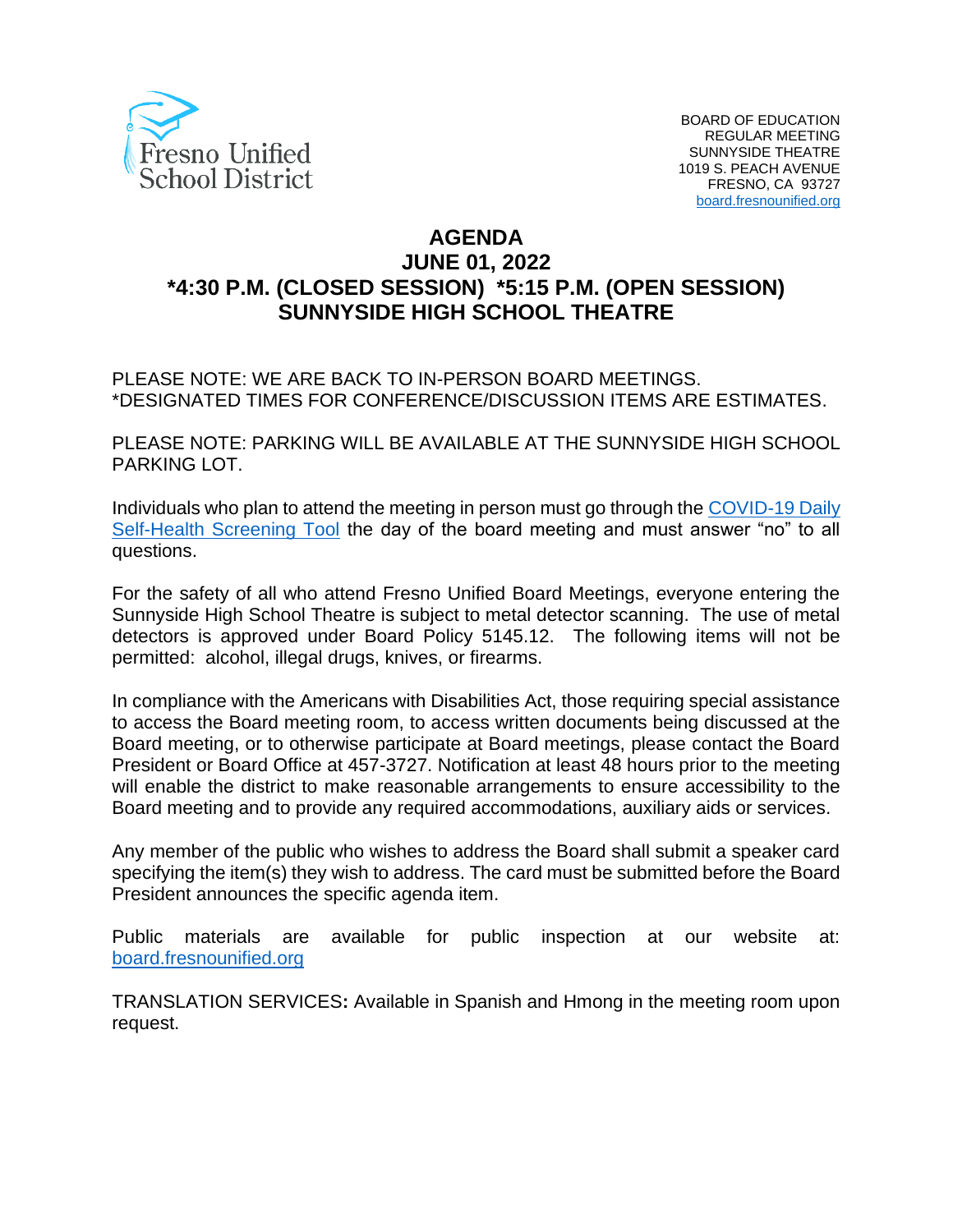### **\*4:30 P.M**.

**CALL** Meeting to Order **OPPORTUNITY** for Public Comment on Closed Session Agenda Items **RECESS** for Closed Session to discuss the following**:**

- 1. Student Expulsions Pursuant to Education Code Section 35146.
- 2. Conference with Labor Negotiator (Government Code Section 54957.6); FUSD Negotiator(s): Paul Idsvoog; Employee Organizations(s): FTA, CSEA, Chapter 125, CSEA, Chapter 143, SEIU, Local 521, FASTA/SEIU, Local 521/CTW, CLC, Fresno Unified Building & Construction Trades/FTA; International Association of Machinists and Aerospace Workers (IAMAW), Unrepresented Employees: All Management, Confidential, and Supervisory Employees.
- 3. Public Employee Discipline/Dismissal/Release/Reassignment/Resignation.
- 4. Public Employment/Appointment (Government Code Section 54957). a. Principal
- 5. Conference with Legal Counsel Existing Litigation (Government Code Section 54956.9(d)(1)).
	- a. Potential Case

**\*5:15 P.M., RECONVENE** and report action taken during Closed Session, if any.

### **PLEDGE OF ALLEGIANCE**

A student will lead the flag salute.

### **HEAR Report from Superintendent**

## **\*5:30 P.M., RECOGNIZE the Fresno Unified School District Student Academic, Athletic and Arts Award Recipients**

### **RECESS after Student Recognitions**

### **OPPORTUNITY for Public Comment on Consent Agenda Items**

**ALL CONSENT AGENDA** items are considered routine by the Board of Education and will be enacted by one motion. There will be no separate discussion of items unless a Board member so requests, in which event, the item(s) will be considered following approval of the Consent Agenda.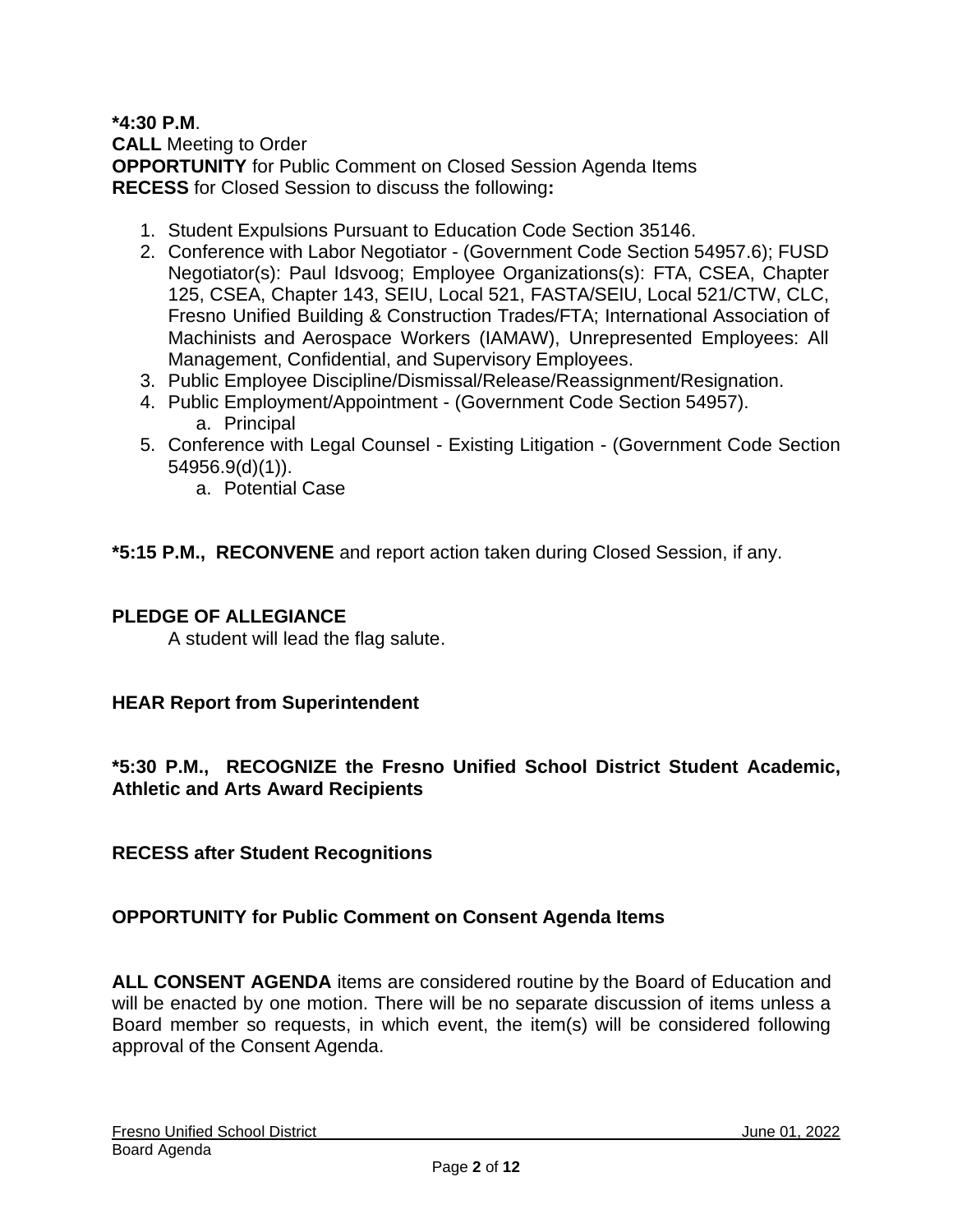# **A. CONSENT AGENDA**

## **A-1, APPROVE Personnel List**

Included in the Board binders is the Personnel List, Appendix A, as submitted. The Superintendent recommends approval. Fiscal impact: There is no fiscal impact to the district at this time. Contact person: David Chavez, telephone 457-3548.

### **A-2, ADOPT Findings of Fact and Recommendations of District Administrative Board**

The Board of Education received and considered the Findings of Fact and Recommendations of District Administrative Panels resulting from hearings on expulsion and readmittance cases conducted during the period since the May 18, 2022 Regular Board Meeting. The Superintendent recommends adoption. Fiscal impact: There is no fiscal impact to the district at this time. Contact person: Dr. Natasha Baker, telephone 457-3731.

### **A-3, ADOPT Resolution in Support of Commitment to Academic Growth and Achievement**

Included in the Board binders for consideration and adoption is a resolution in support of the declaration of the district's commitment to academic growth and achievement. Our goal to improve academic performance at challenging levels by closing achievement gaps through an equity lens and research-based instructional and intervention practices specifically calls us to action through understanding performance in two ways: proficiency and growth. The Superintendent recommends adoption. Fiscal impact: There is no fiscal impact to the district at this time. Contact person: Lindsay Sanders, telephone 457-3750.

### **A-4, APPROVE Minutes from Prior Meeting**

Included in the Board binders are the draft minutes for the May 04 and May 18, 2022 Regular Board meetings. The Superintendent recommends approval. Fiscal impact: There is no fiscal impact to the district. Contact person: Dr. Robert G. Nelson, telephone 457-3884.

### **A-5, APPROVE Position and ADOPT Job Description Behavior Support Advisor and Classified Management 205 Duty Day Salary Schedule**

Included in the Board binders is the Job Description of Behavior Support Advisor, Prevention & Intervention. This position is accountable for assisting school sites with social-emotional-behavioral services, provide direct behavioral services and consultation to students, staff, and parents/guardian, and assist in the supervision of staff. This position works with school site administrators, teachers, and community within a Multi-Tiered System of Support (MTSS) framework, to coordinate the identification and implementation of strategies and interventions to assist in behavioral, educational, and social emotional needs of students, and assist in providing leadership and support in the development of district level and site based intensive social emotional support systems through a culturally responsive and trauma informed lens. The Superintendent recommends approval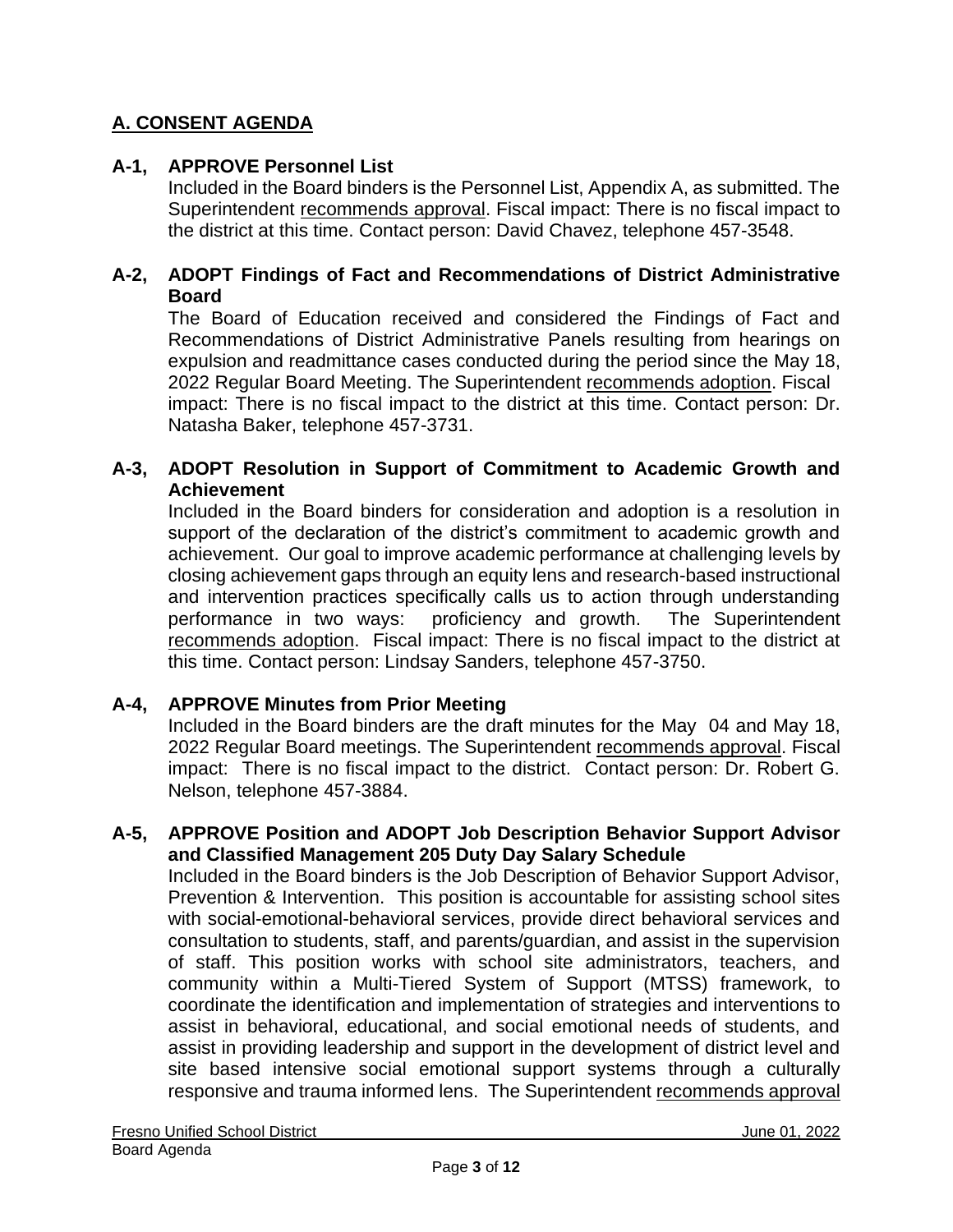and adoption. Fiscal impact: There are sufficient funds in the Prevention & Intervention budget. Contact person: David Chavez, telephone 457-3548.

## **A-6, APPROVE Position and ADOPT Job Description Coordinator I, Extended Learning**

Included in the Board binders is the Job Description of Coordinator I, Extended Learning. This position is accountable for improving student achievement through the effective management of an assigned area(s); coordinate activities as related to Extended Learning programs, provide students access to high quality learning options to stay in school on target to graduate, provide leadership, expertise, and support at the school site level for the full implementation of Extended Learning programs; supervise, train, provide clear work direction and evaluate the performance of assigned staff to provide timely delivery of high quality services. Works under the direction of the site principal/administrator. The Superintendent recommends approval and adoption. Fiscal impact: There are sufficient funds in the Extended Learning budget. Contact person: David Chavez, telephone 457- 3548.

**A-7, APPROVE Position and ADOPT Job Description Manager II, Nurse Educator** Included in the Board binders is the Job Description of Manager II, Nurse Educator. This position is accountable for improving student achievement with special attention on English Learners and Special Education students through effective management of assigned areas; coordinate, plan, and manage assigned functions or programs relating to fiscal management, control and analysis of a specific area within a department or division in support of educating students at a high level; ensure compliance with applicable federal, State and local laws, rules and regulations; supervise, provide clear work direction and evaluate the performance of assigned staff to provide timely delivery of high quality services. The Superintendent recommends approval and adoption. Fiscal impact: There are sufficient funds in the Health Services budget. Contact person: David Chavez, telephone 457-3548.

## **A-8, APPROVE Revised Job Description for Chief, Human Resources/Labor Relations**

Included in the Board binders is the revised Job Description for Chief Human Resources/Labor Relations. This position is designated Management, exempt and placed E-33 of the Management Salary Schedule. The revision to the job description more specifically delineates the function as the District's Title IX Coordinator within this position; facilitates and coordinates compliance with Title IX of the Civil Rights Act of 1964. The Superintendent recommends approval. Fiscal impact: There is no fiscal impact to the district at this time. Contact person: Misty Her, telephone 457-3501.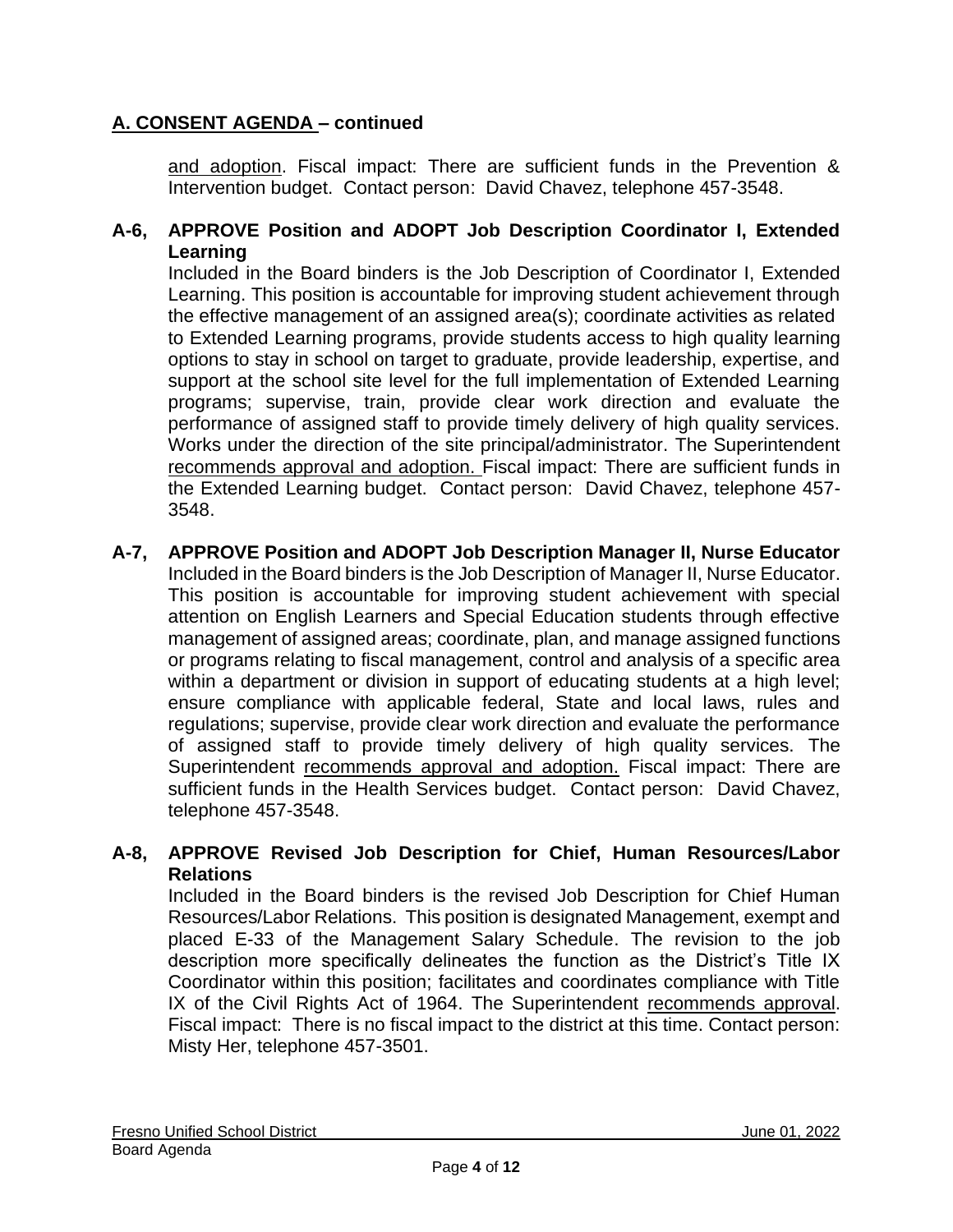## **A-9, APPROVE Agreement with California Association of Directors of Activities Central**

Included in the Board binders is an agreement for California Association of Directors of Activities (CADA) Central. As part of the agreement, CADA Central will provide student and adult leadership programming, facilities, recreation, room, and board for Fresno Unified high school students and adult sponsors. California Association of Directors of Activities/California Association of Student Leaders (CASL) programs will utilize a collaborative learning model for teaching leadership skills and advocacy that will bring positive campus culture building strategies back to all high school sites. The agreement is for a three-year term and includes the following CADA/CASL programs: CADA/CASL Summer Camp (July), CADA Area Student Conference (October), CADA Area Adult Conference (December), CADA State Convention (March), and the CASL State Convention (April). The Superintendent recommends approval. Fiscal impact: Sufficient funds in the estimated amount of \$140,000 annually are available in the Student Engagement budget. Contact person: Dr. Natasha Baker, telephone 457-3731.

## **A-10, APPROVE Agreements with Fresno County Superintendent of Schools**

Included in the Board binders is an agreement with Fresno County Superintendent of Schools (FCSS) for the purpose of providing a four-day camp for our African American Student Leadership Cohort (2026). FCSS Character, Honor, Integrity, Perseverance and Service Camp will allow our students to participate in educational and leadership activities that support their transition from eighth through ninth grade. The summer day camp is scheduled for June 27, 2022, through June 30, 2022. This nonresidential program will be located at Fresno State University, Fresno City College and FCSS Scout Island, with transportation provided by Fresno Unified Transportation Department and the Student Engagement Office. The Superintendent recommends approval. Fiscal impact: Sufficient funds in the amount of \$25,000 are available in the Student Engagement budget. Contact person: Dr. Natasha Baker, telephone 457-3731.

## **A-11, APPROVE Agreement with Regents of the University of California, Merced**

Included in the Board binders is an agreement with Regents of the University of California, Merced for the purpose of providing a five-day overnight camp for our African American Student Leadership Cohort (2027). The curriculum will focus on UC readiness, A-G completion, student self-management, study skills, and leadership development, which serves as the foundation for the African American Student Leadership Academy whose goal is to support African American students in the pursuit of UC eligibility upon graduation. The Superintendent recommends approval. Fiscal impact: Sufficient funds in the amount of \$ 113,600 are available in the Student Engagement budget. Contact person: Dr. Natasha Baker, telephone 457-3731.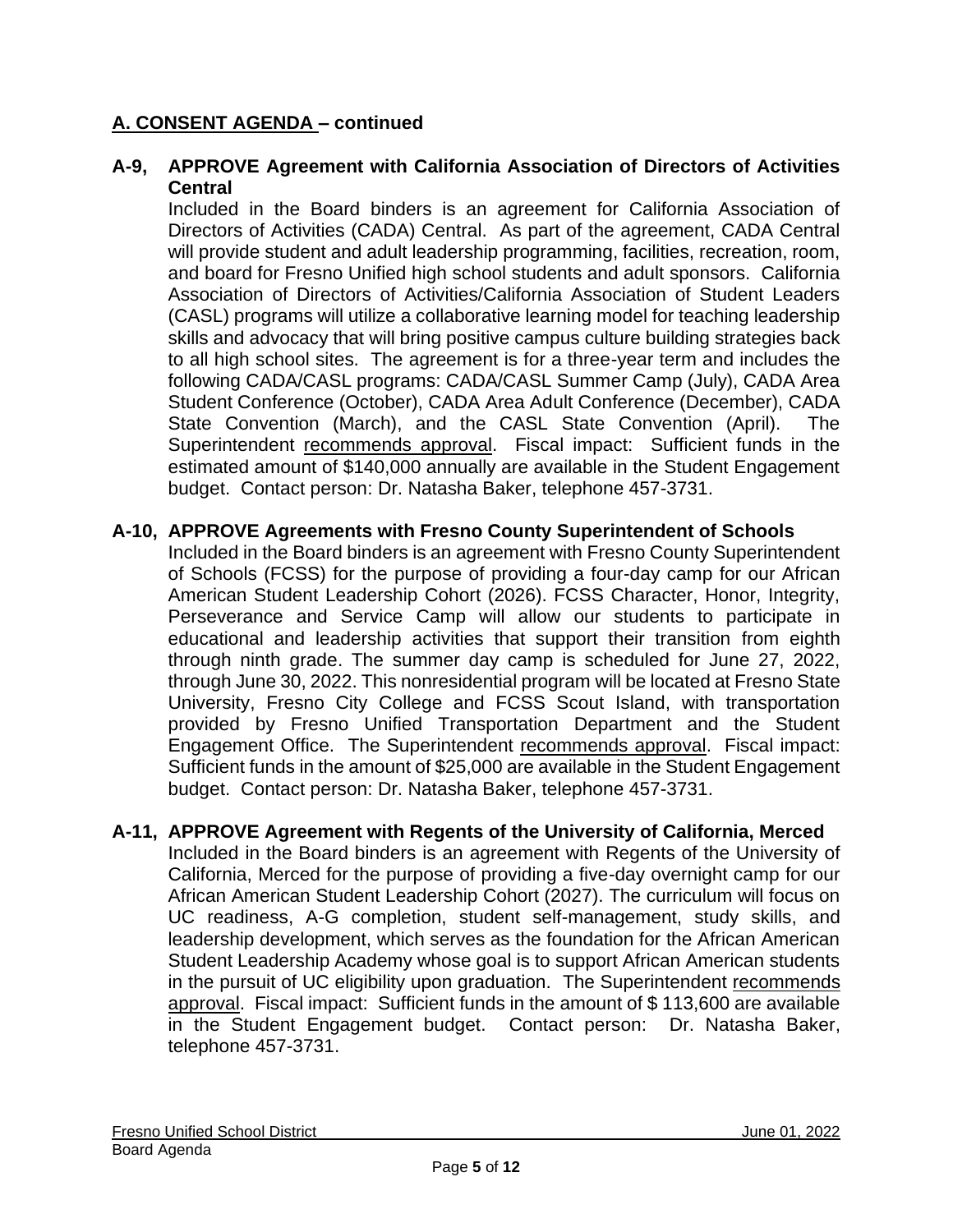## **A-12, APPROVE Agreement with The Center for Black Educator Development**

Included in the Board binders is an agreement with The Center for Black Educator Development. For the 2021/22 academic year, the Center for Black Educator Development in partnership with The Office of African American Academic Acceleration (A4) will develop professional development series to further educate administrators, teachers, and classified staff around exploring strategies for addressing and readdressing biases. These trainings will occur over the next few years and be built into current trainings provided by A4 for staff to further enhance knowledge and understanding on how various elements of our identity show up in our work which can lead to unconscious biases that can result in racial microaggressions. These trainings support our district staff goal of creating a safe and inclusive climate that promotes relationships, collaboration, diversity, and our values. Please see MOU for scope of work. The Superintendent recommends approval. Fiscal impact: Fiscal impact will be a total of \$16,500 for the 2021/22 school year. Sufficient funds are available in the African American Academic Acceleration general budget. Contact person: Misty Her, telephone 457-3501.

### **A-13, APPROVE Amendment No. 2 to Agreement with First Student, Inc. for Pupil Transportation Services – Special Education Programs**

Included in the Board binders and recommended for approval is Amendment No. 2 to Fresno Unified School District's agreement with First Student, Inc. for Pupil Transportation Services – Special Education Programs. The amendment will increase year one of the agreement by 2.05% retroactively to January 01, 2022 and for years two through five, the current rate adjustment provisions shall be amended, to increase an additional 2.05% annually after the CPI rate adjustment is calculated. The Superintendent recommends approval. Fiscal impact: Funds are available in the Transportation Department budget. Contact person: Paul Idsvoog, telephone 457-3134.

## **A-14, APPROVE Use of Individual Piggyback Contracts in 2022/23**

Included in the Board binders is a list of piggyback contracts recommended for utilization by the district during 2022/23 for efficient and cost-effective procurement. Piggybacking is allowed under Public Contract Codes 10299 and 20118 and is a best practice that takes advantage of competitive pricing from a contract formally bid by another school district or public agency. The district has determined that when appropriate, use of piggyback contracts is advantageous and in the best interest of the district to reduce administrative time and expense provide back-up contract options and favorable pricing. The Superintendent recommends approval. Fiscal impact: Estimated annual expenditures for each piggyback contract are indicated on the backup material; funding will be determined on a project-by-project basis. Contact person: Paul Idsvoog, telephone 457-3134.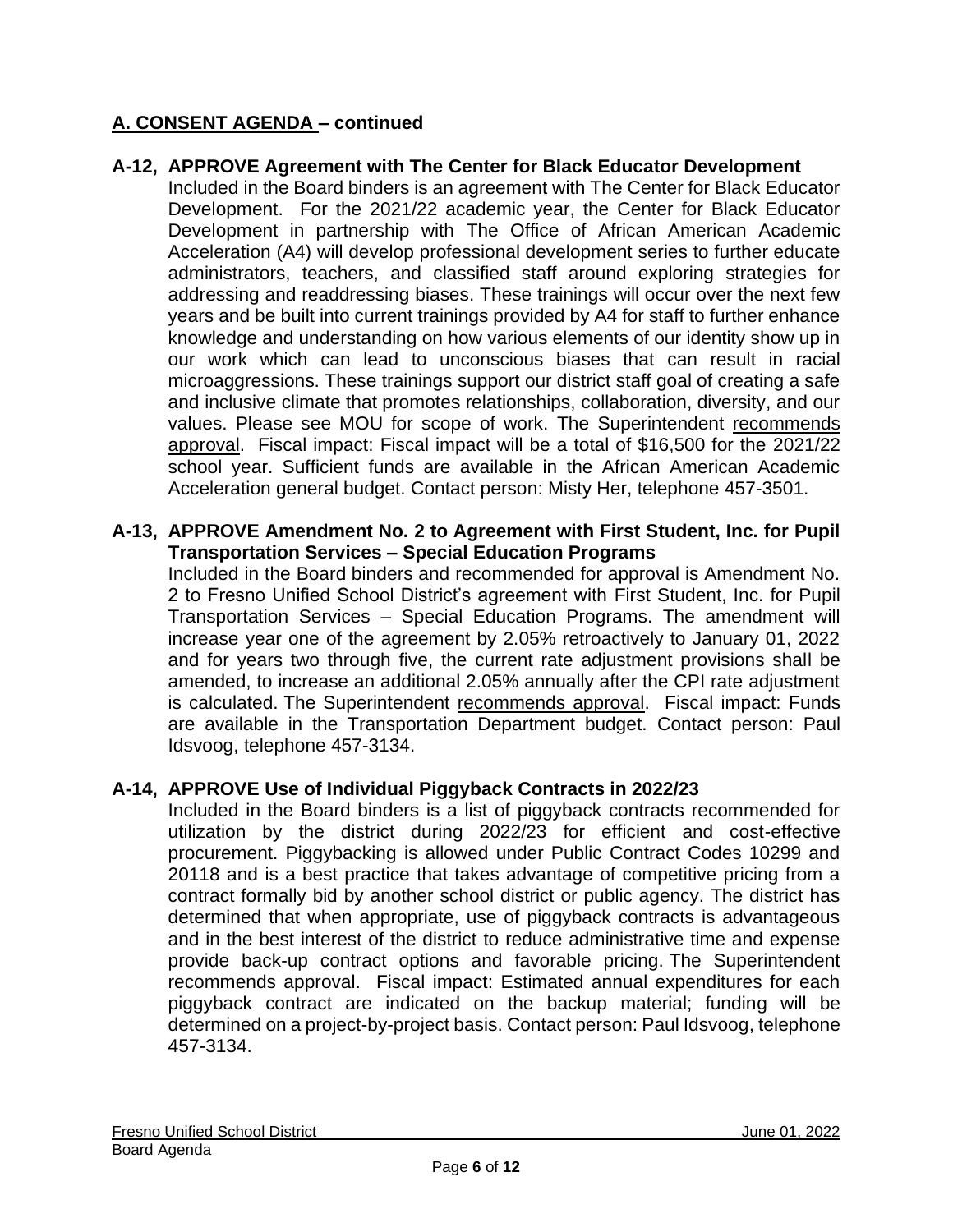### **A-15, APPROVE Award of Bid 22-40, Hoover High School Library Modernization**

Included in the Board binders is information on Bid 22-40, to modernize the Hoover High School Library. The existing 10,600 square foot building will be upgraded to provide a new seating/reading area, computer lab, career center, student store and campus culture work area and office. Staff recommends award to the lowest responsive, responsible bidder: Marko Construction Group, Inc. (Fresno, California) \$5,775,800. The Superintendent recommends approval. Fiscal impact: Sufficient funds in the amount of \$5,775,800 are available in the Measure M Fund. Contact person: Paul Idsvoog, telephone 457-3134.

### **A-16, APPROVE Award of Bid 22-45, Kings Canyon Middle School Classrooms and Sunnyside High School Training Room HVAC Upgrades**

Included in the Board binders is information on Bid 22-45, to install new packaged HVAC units in classrooms 45 and 46 at Kings Canyon Middle School and the athletic trainer's room at Sunnyside High School. Staff recommends award to the lowest responsive, responsible bidder: Carrier Corporation (Sacramento, California) \$384,900. The Superintendent recommends approval. Fiscal impact: Sufficient funds in the amount of \$384,900 are available in the Measure M Fund. Contact person: Paul Idsvoog, telephone 457-3134.

## **A-17, APPROVE Award of Bid 22-48, Sections A-C, Asphalt Pavement Rehabilitation at Various Sites - Group 1**

Included in the Board binders is information on Bid 22-48, for the rehabilitation of asphalt play courts and parking lots at 16 school sites: Bakman, Lane, Lowell, McCardle, Muir, Norseman, Powers-Ginsburg, Robinson, Roeding, Sunset and Wolters Elementary Schools; Hamilton K-8 School; Sequoia and Yosemite Middle Schools; Fresno and Rata High Schools. Staff recommends award to the lowest responsive, responsible bidders: Section A, Tosted Asphalt, Inc. (Fresno, CA) \$170,900 and Doug Ross, Inc. dba Central Valley Asphalt (Lindsay, CA) \$138,000; Section B, Tosted Asphalt, Inc. (Fresno, CA) \$296,950; Section C, Doug Ross, Inc. dba Central Valley Asphalt (Lindsay, CA) \$319,400. The Superintendent recommends approval. Fiscal impact: Sufficient funds in the amount of \$925,250 are available in the Measure M Fund – Deferred Maintenance. Contact person: Paul Idsvoog, telephone 457-3134.

## **A-18, APPROVE Award of Bid 22-49, Sections A-D, Asphalt Pavement Rehabilitation at Various Sites - Group 2**

Included in the Board binders is information on Bid 22-49, for the rehabilitation of asphalt play courts and parking lots at 11 school sites: Greenberg, Jefferson, Leavenworth, Mayfair and Starr Elementary Schools; Cooper Academy and Tenaya Middle Schools; and Cambridge, McLane, Roosevelt and Sunnyside High Schools. Staff recommends award to the lowest responsive, responsible bidders: Sections A and C, Dave Christian Construction Co., Inc. (Fresno, CA) \$727,850; Section B, Dave Christian Construction Co., Inc. (Fresno, CA) \$166,500 and Doug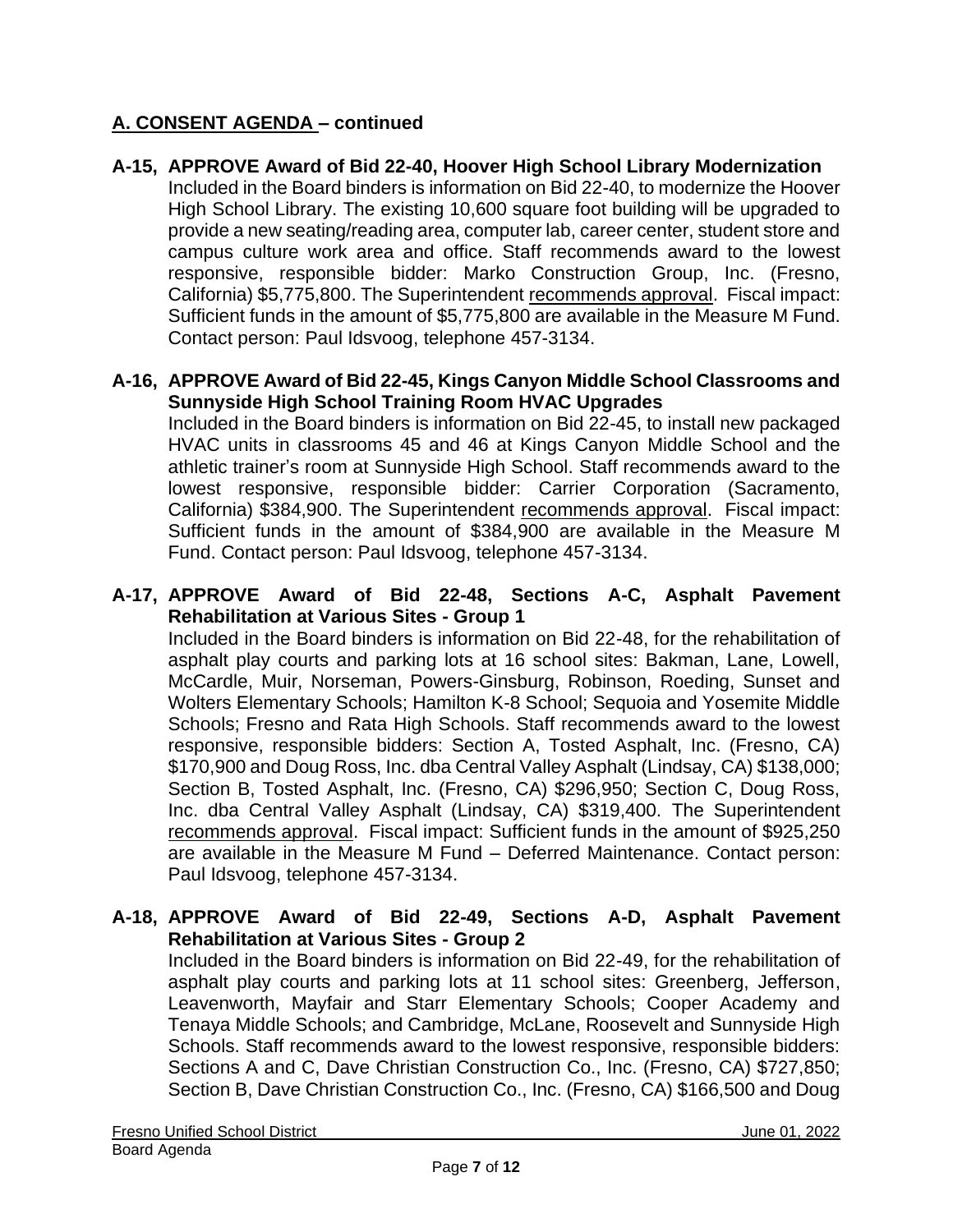Ross, Inc. dba Central Valley Asphalt (Lindsay, CA) \$106,500; Section D, Dave Christian Construction Co., Inc. (Fresno, CA) \$90,000, Doug Ross, Inc. dba Central Valley Asphalt (Lindsay, CA) \$89,200, and Tosted Asphalt, Inc. (Fresno, CA) \$155,000. The Superintendent recommends approval. Fiscal impact: Sufficient funds in the amount of \$1,335,050 are available in the Measure M Fund – Deferred Maintenance. Contact person: Paul Idsvoog, telephone 457-3134.

## **A-19, APPROVE Award of Request for Proposals 22-26, Comprehensive Sexual Health Education Services**

Included in the Board binders is the Request for Proposals 22-26, to select a qualified vendor to provide comprehensive sexual health educator services. The term is a three-year period with the option to renew for two additional one-year periods. Approval of the following vendor is recommended: Fresno Economic Opportunities Commission (Fresno, CA) \$1,518,359. The Superintendent recommends approval. Fiscal impact: Sufficient funds in the amount of \$1,518,359 are available in the Curriculum, Instruction, and Professional Learning Budget. Contact person: Dr. Natasha Baker, telephone 457-3731.

## **A-20, APPROVE the 2022/23 School Plans for Student Achievement**

Included in the Board binders are the 2022/23 School Plans for Student Achievement (SPSA). The development of the SPSA is a collaborative process involving staff, students, parents, and community in the analysis of data to identify the needs of students, as well as an analysis of the effectiveness of practices and programs at the school. A copy of each SPSA is available upon request to the Board Office, as well as at each individual school site. The Superintendent recommends approval. Fiscal impact: All funding is available in the district's General Fund. Contact person: Santino Danisi, telephone 457-6226.

## **A-21, APPROVE Rejection of Bid 22-19, Aynesworth and Calwa Elementary Schools Unit Ventilation, Energy Management System and Central Plant Equipment Replacement**

Included in the Board binders is information on Bid 22-19, to improve classroom ventilation and heating/air conditioning by replacing unit ventilators, energy management systems, and central plant equipment at Aynesworth and Calwa Elementary Schools. Staff recommends rejection due to cost and regulatory requirements. The project will be redesigned and rebid in the future. The Superintendent recommends approval. Fiscal impact: Rejecting the bids results in no fiscal impact to the district at this time. Contact person: Paul Idsvoog, telephone 457-3134.

### **A-22, Deny Claim GL21-0728-7081**

Included in the Board binders is a Claim for Damages by Shanti Her-Frazier, case GL21-0728-7081. The Superintendent recommends the Claim be denied and the matter referred to the district's Executive Director of Benefits and Risk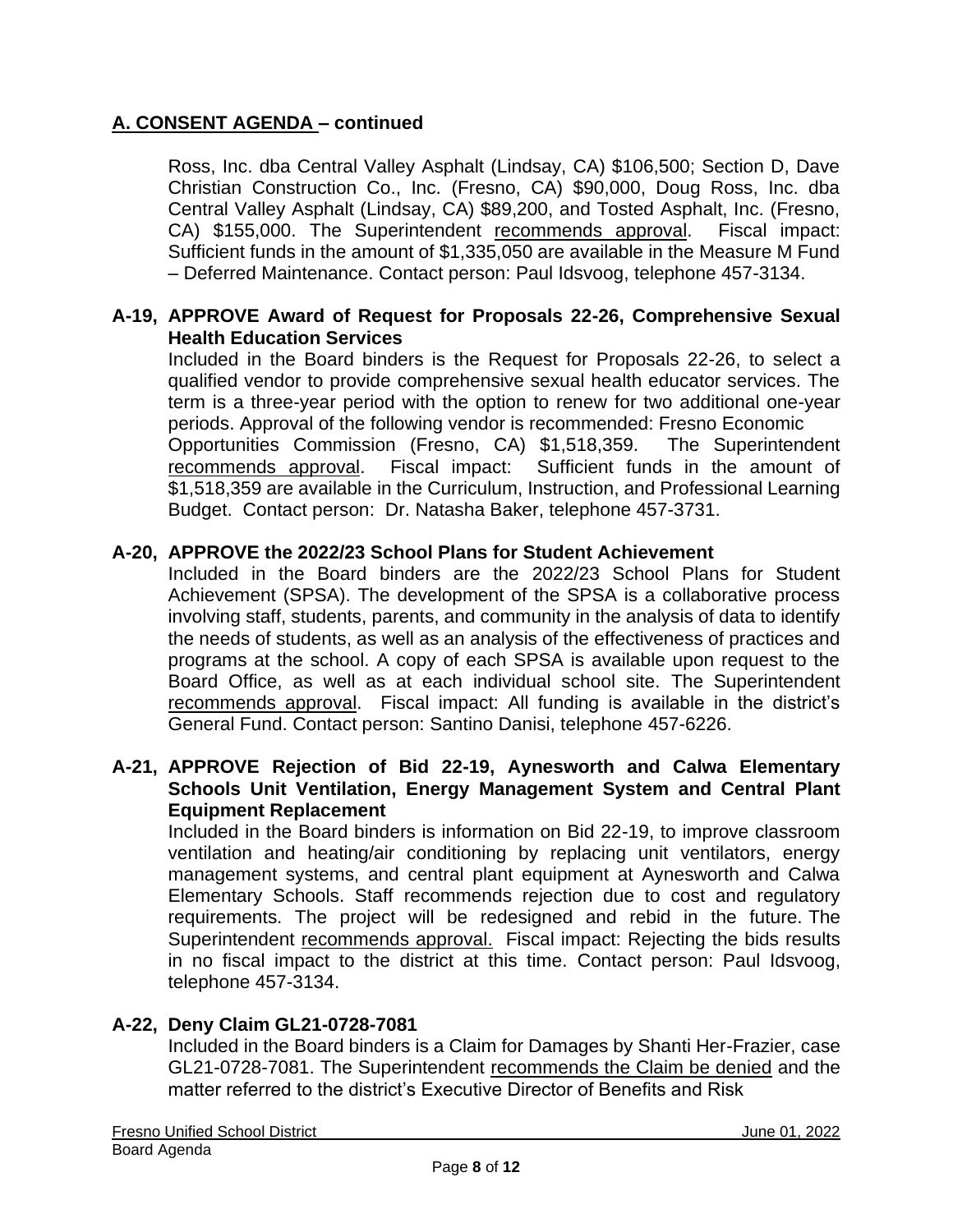Management for further handling. Fiscal impact: There is no fiscal impact to the district as this time. Contact person: Santino Danisi, telephone 457-6226.

### **A-23, RATIFY Agreement between Cerritos Community College and Fresno Unified School District**

Included in the Board binders is an agreement between Cerritos Community College and Fresno Unified School District on behalf of Duncan Polytechnical High School Clean Fuels Transportation Pilot Career Opportunity Training Plan. Funds under this contract will be utilized to acquire equipment, develop or modify existing curriculum, and provide professional development in the clean fuels' transportation field. The Superintendent recommends ratification. Fiscal impact: Duncan Polytechnical High School will be awarded up to \$55,000 as part of the Clean Fuels Transportation Pilot Career Opportunity Training Plan from Cerritos Community College District. Contact person: Dr. Natasha Baker, telephone 457-3731.

### **A-24, RATIFY Amendment with Designing Learning Inc.**

Included in the Board binders is an amendment to agreement with Designing Learning Inc. Designing Learning Inc will introduce Patiño educators to the basic methods and processes of design thinking over the course of a two-day professional development experience. Participants will be facilitated through completing two immersive challenges to develop proficiency in the phases of design thinking: Empathize, Define, Ideate, Prototype, and Test. On the final day, Designing Learning Inc. will offer structures and strategies for implementing design thinking efforts in schools and facilitate the beginning of developing an implementation-ready action plan. The Superintendent recommends ratification. Fiscal impact: Sufficient funds in the amount of \$29,998.00 are available in the California Career Technical Education Incentive Grant Program and the LCFF Supplemental Concentration Funds. Contact person: Dr. Natasha Baker, telephone 457-3731.

#### **A-25, RATIFY the Filing of a Notice of Completion**

Included in the Board binders is a Notice of Completion for the following project, which has been completed according to plans and specifications.

• Bid 20-19, Fresno High School Career Technical Education Building **Construction** 

The Superintendent recommends ratification. Fiscal impact: Retention funds are released in accordance with contract terms and California statutes. Contact person: Paul Idsvoog, telephone 457-3134.

### **A-26, RATIFY Purchase Orders from March 01, 2022 through March 31, 2022 – Primary Report**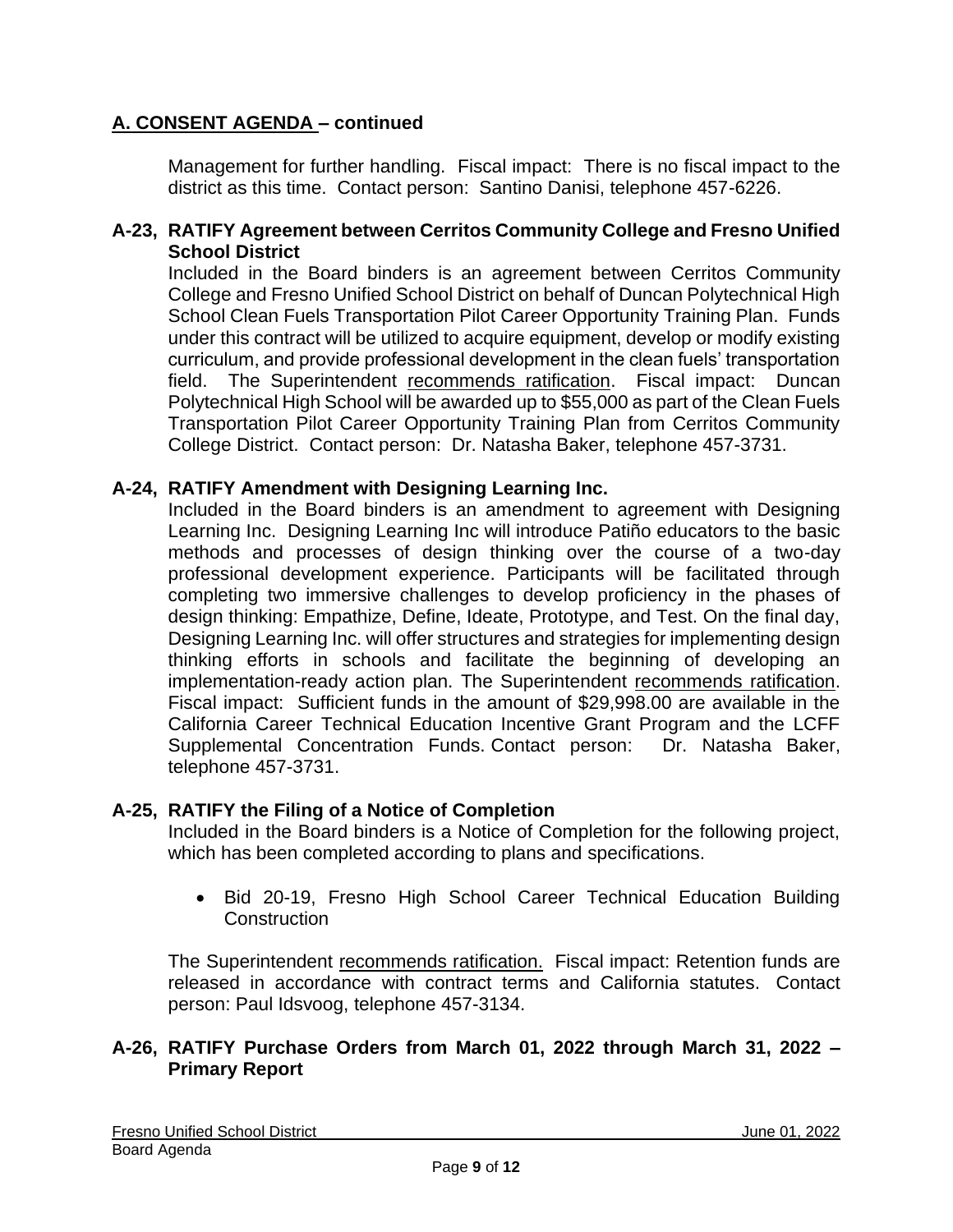Included in the Board binders is information on purchase orders issued from March 01, 2022 through March 31, 2022. Two agenda items are presented to ratify purchase orders. The first item includes the Primary Report with all purchase orders issued during the reported dates with the exception of those that may present a potential conflict of interest for an individual Board member. All remaining purchase orders are in the Supplemental Report and presented as a second agenda item. The Superintendent recommends ratification. Fiscal impact: Funding is noted on the attached pages. Contact person: Paul Idsvoog, telephone 457-3134.

## **A-27, RATIFY Purchase Orders from March 01, 2022 through March 31, 2022 – Supplemental Report**

Included in the Board binders is information on purchase orders issued from March 01, 2022 through March 31, 2022. Two agenda items are presented to ratify purchase orders. The first item includes the Primary Report with all purchase orders issued during the reported dates with the exception of those that may present a potential conflict of interest for an individual Board member. All remaining purchase orders are in the Supplemental Report and presented as a second agenda item. The Superintendent recommends ratification. Fiscal impact: Funding is noted on the attached pages. Contact person: Paul Idsvoog, telephone 457-3134.

### **END OF CONSENT AGENDA (ROLL CALL VOTE)**

## **B. CONFERENCE/DISCUSSION AGENDA**

## **\*7:15 P.M.**

**B-28, PRESENT and DISCUSS Fresno Unified Student Engagement and Leadership Activities**

Students will present highlights of a variety of student engagement and leadership programs within the district. Fiscal impact: There is no fiscal impact to the district at this time. Contact person: Ambra O'Connor, 457-3838.

## **\*8:15 P.M.**

**B-29, HOLD Public Hearing, PRESENT and DISCUSS Fresno Unified School District's 2022/23 Local Control and Accountability Plan**

Included in the Board binders is a copy of the Fresno Unified School District 2022/23 draft Local Control and accountability Plan (LCAP). Staff will present and the Board of Education will discuss the plan. As required by Education Code 52062, a public hearing will be conducted to provide an opportunity for discussion and public comment regarding the Local Control and Accountability Plan. Fiscal impact: As noted in the support material. Contact person: Santino Danisi, telephone 457-6226.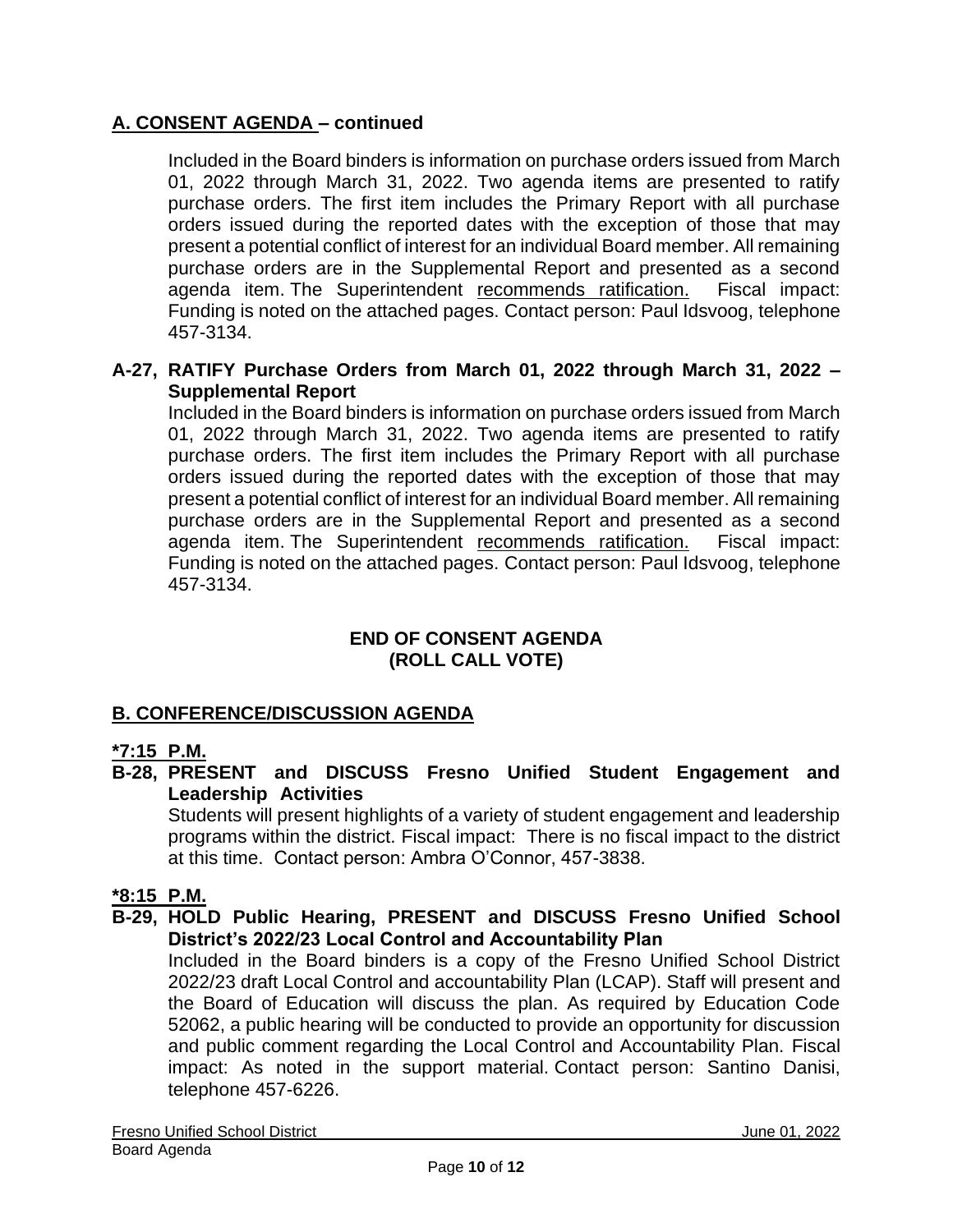## **B. CONFERENCE/DISCUSSION AGENDA - continued**

## **\*8:30 P.M.**

**B-30, HOLD Public Hearing, PRESENT and DISCUSS Fresno Unified School District's 2022/23 Proposed Budget and Education Protection Account** Staff will present, a public hearing will be held, and the Board of Education will

discuss Fresno Unified School District's 2022/23 Proposed Budget and Education Protection Account. The Proposed Budget includes the multi-year projected budget for the Unrestricted General Fund. The agenda item will describe factors addressed in the 2022/23 Proposed Budget and issues affecting the multi-year projections for 2023/24 and 2024/25. Fiscal impact: As noted in the support material. Contact person: Santino Danisi, telephone 457-6226.

# **C. RECEIVE INFORMATION & REPORTS**

**C-31, RECEIVE Resolution 21-42, Authorizing the Issuance and Sale of General Obligation Bonds, Election of 2020 (Measure M), Series B, in the Aggregate Principal Amount of Not to Exceed \$125,000,000, and Authorizing the Execution and Delivery of Documents and Actions in Connection Therewith**  Included in the Board binders is Resolution 21-42, which provides for the issuance and sale of Measure M General Obligation Bonds, Series B, in the aggregate principal amount of not to exceed \$125,000,000, and authorizes execution and delivery of related documents and actions. The bonds will be issued under Bond Law to provide funding for school facility improvements for which they are authorized under Measure M, for identified priority projects over the next approximately 18 months (information in Board binders). Fiscal impact: Funding source is Measure M, approved by the voter electorate in March 2020. Contact person: Paul Idsvoog, telephone 457-3134.

## **C-32, RECEIVE Constituent Services Quarterly Reporting**

Included in the Board binders is the Constituent Services Quarterly Reporting for Constituent Services activities for the time period of February 01, 2022 through April 30, 2022. Also included is the Quarterly Reporting for the Valenzuela/Williams Uniform Complaint Procedures from February 01, 2022 through April 30, 2022 in accordance with Education Code § 35186. Fiscal impact: There is no fiscal impact to the district. Contact person: Ambra O'Connor, telephone 457-3838.

### **C-33, RECEIVE Proposed Revisions for Board Policies**

Included in the Board binders are proposed revisions for the following 11 Board Policies (BP):

- BP 5141.23 Infectious Disease Prevention (DELETE)
- BP 5141.52 Suicide Prevention
- BP 5142.3 Student Use of Bicycles (DELETE)
- BP 5143 Insurance